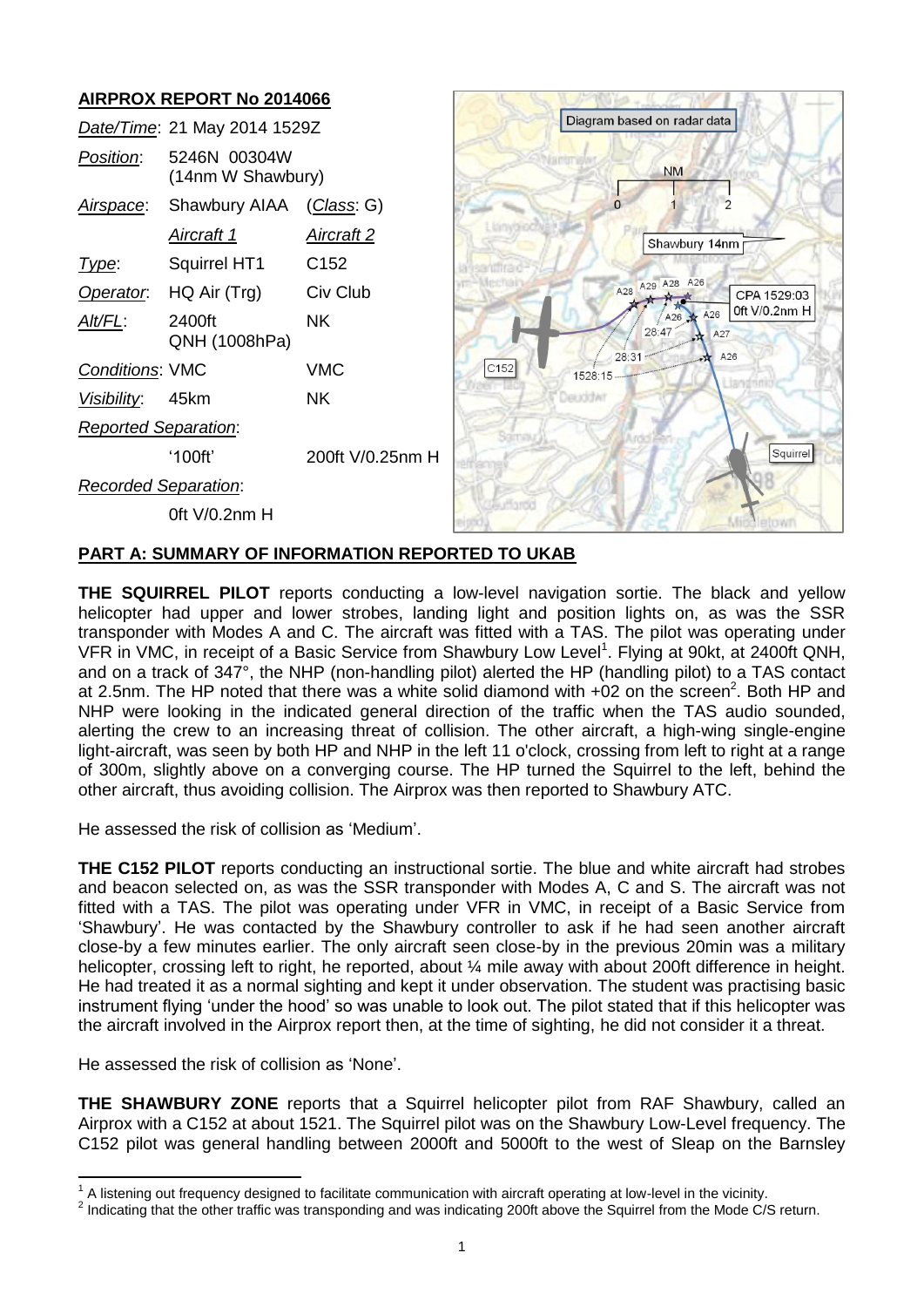QNH 1007hPa under a Basic Service. During this time, ZONE workload was high, dealing with pilots free-calling Shawbury Zone. At about 1540, the controller asked the C152 pilot if he had come close to a Squirrel. He believed he stated "in my sight left to right half a mile". ZONE stated that the C152 pilot sounded calm and that it did not seem like he thought it had been a near miss.

**THE SHAWBURY LOW-LEVEL CONTROLLER** reports the Squirrel pilot declared an Airprox at approximately 1531 on the Low-Level quiet frequency. The pilot passed the following details of the incident; 'Approximately 5 miles South of Oswestry whilst tracking North, a civil aircraft (type unknown at the time) came within ½ mile and 100ft. Avoiding action was taken left to right.' No further information was given. The controller noticed an aircraft working in the vicinity of the reported Airprox wearing a Shawbury ZONE squawk. When the ZONE asked that pilot his recollection of events, he said "he had the Squirrel in sight about  $\frac{1}{2}$  mile away and turned left/right to avoid".

**THE SHAWBURY SUPERVISOR** reports being out of the ACR at the time dealing with a different incident. When he returned to the ACR, the Low-Level controller informed him that one of his pilots had declared an Airprox on the Shawbury 'quiet frequency'. The Low-Level controller's workload was low at the time, with only one other aircraft making a request on another RTF. The SUP selected the frequency in time to hear the helicopter pilot pass his initial report. The pilot stated that he was approximately 5nm south of Oswestry, heading 345°, and that he had seen a civilian light-aircraft crossing left to right and that he took avoiding action to the left to avoid the aircraft. A C152 was receiving a Basic Service from Shawbury ZONE in the vicinity of the reported incident. The LARS controllers workload was medium-to-high and he eventually asked the C152 pilot if he had seen the helicopter. The pilot stated that he was in sight of the helicopter within about  $\frac{1}{2}$  a mile.

## **Factual Background**

The weather at RAF Shawbury was recorded as follows:

METAR EGOS 211450Z 01005KT CAVOK 18/07 Q1007 BLU NOSIG METAR EGOS 211550Z 36002KT 9999 FEW045 SCT220 18/06 Q1007 BLU NOSIG

#### **Analysis and Investigation**

#### **Military ATM**

The Squirrel pilot was on the Shawbury Low Level frequency, under a Basic Service, and the C152 pilot was under a Basic Service with Shawbury ZONE. A Basic Service was applied to the Squirrel pilot at 1453:30 and to the C152 pilot at 1506:42. At 1528:03, the aircraft were on converging headings, see Figure 1 below noting that the radar replay pictures shown are taken from NATS Ltd area radar, not the Shawbury radar display.



Figure 1: Aircraft geometry at 1528:03 (Squirrel 7422; C152 7426)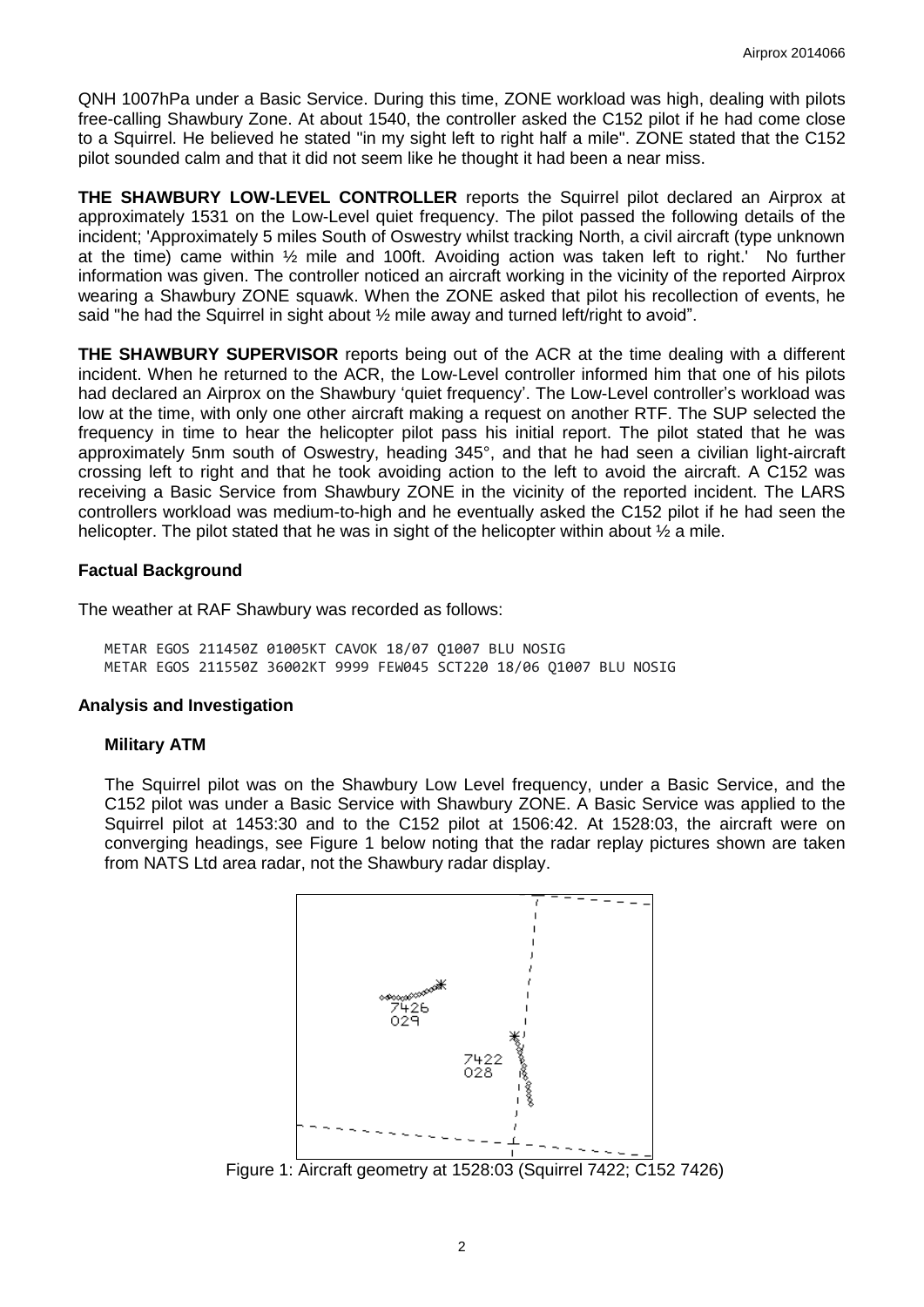The Aircraft continued on a converging course, Figure 2 shows 1nm separation.



Figure 2: Aircraft geometry at 1528:35

At 1528:55, Shawbury Low-Level asked the Squirrel pilot if he required use of Chetwynd or Tern Hill aerodromes, see Figure 3.



Figure 3: At 1528:55

The CPA occurred at 1529:03 with the 2 aircraft co-altitude at 0.2nm separation. Figure 4, taken at 1529:09, shows the left-hand avoiding action taken by the Squirrel pilot.



Figure 4: Aircraft geometry at 1529:09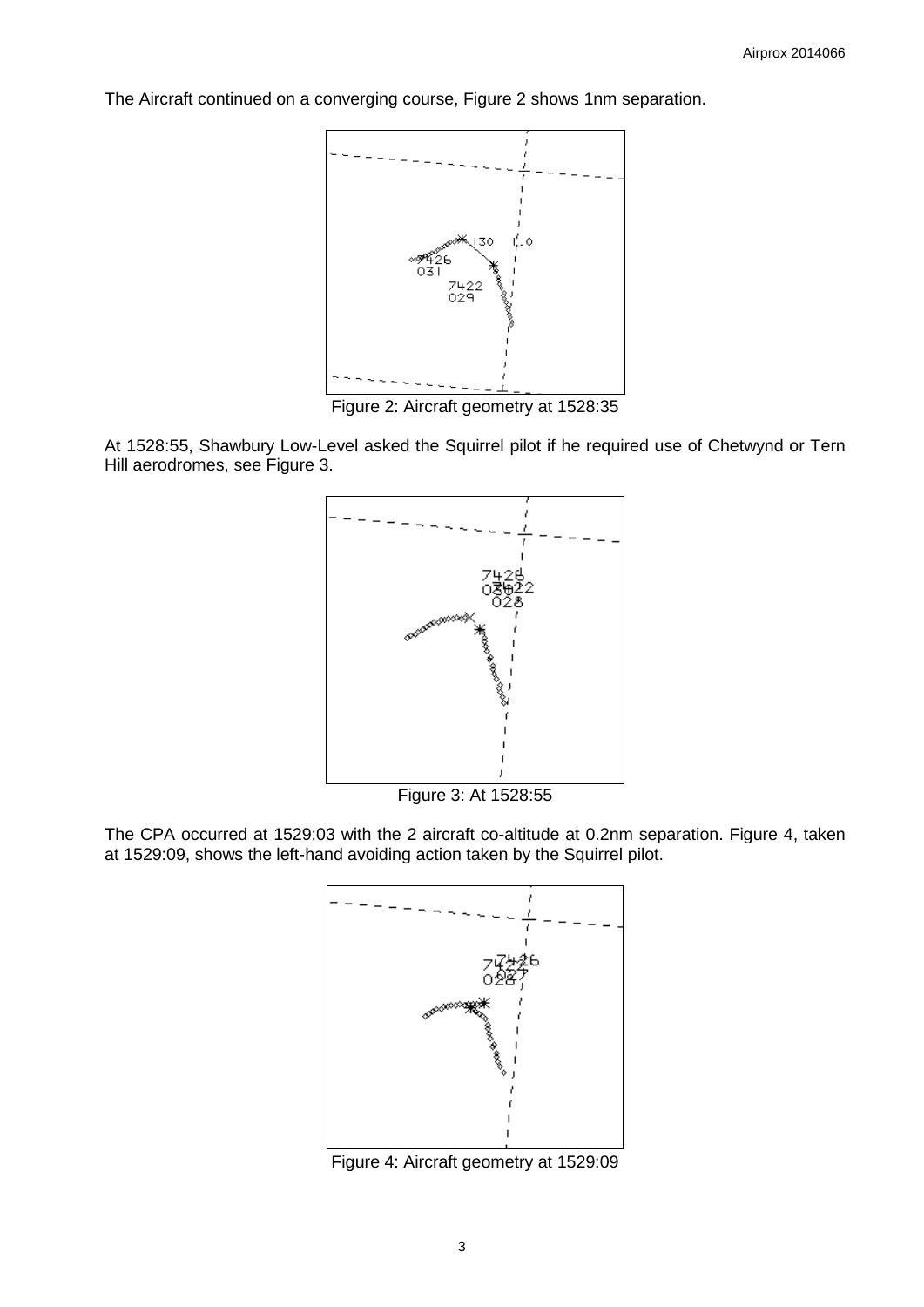At 15:29:15, the Squirrel pilot reported an Airprox and the details were passed as, "[Squirrel C/S] *currently five miles south of Oswestry er no immediate danger it was a civilian aircraft er passing*  left right approximately one hundred feet above erm spotted it about half a mile took avoiding *action to the left*." The ZONE took action to trace the other aircraft involved and at 1537:27, the C152 was requested if they had flown close to a Squirrel; the C152 pilot replied with, "*Er we had him insight he went er left to right er in about half a mile*." The Squirrel did not pass left-to-right from the C152 perspective but the replay does correspond with the Squirrel pilot's account.

Shawbury ATM had been busy, particularly in ZONE, because of the good weather. The Squirrel was on a 7422 squawk which is a generic code for station-based aircraft operating not above 3000ft. Shawbury does not have Mode S and cannot distinguish between individual aircraft with the same squawk. Neither controller reported seeing squawks in close proximity and the aircraft were near an area of known poor radar coverage. The ZONE had several aircraft on frequency, including two aircraft under a Traffic Service, receiving Traffic Information.

Shawbury reviewed the guidance provided to aircrew for the use of TAS, given the known inaccuracies in information. On this occasion, TAS did alert the crew and it heightened the lookout for both pilots. TAS did work as a barrier and was supplemented with lookout and an avoiding turn by the Squirrel pilot. The C152 was not fitted with TAS/TCAS and it is not certain if the pilot had been visual with the Squirrel because he described an aircraft passing left to right. Both aircraft were under a Basic Service and were responsible for their own collision avoidance.

#### **UKAB Secretariat**

Both pilots shared an equal responsibility to avoid collision and not to fly into such proximity as to create a danger of collision<sup>3</sup>. The C152 pilot was required to give way to the Squirrel helicopter, on his right<sup>4</sup>.

#### **Comments**

#### **HQ Air Command**

It is noted that the crew did not report how the TAS depicted the relative position of the conflicting traffic, only its range. With the known issues surrounding the poor accuracy in azimuth of the Squirrel's TAS, it is possible that both crew-members were concentrating their lookout into one area whilst the traffic continued to approach from a slightly different aspect. The investigation at RAF Shawbury confirmed that the extant guidance pertaining to the use of the Squirrel TAS remains fit for purpose ie. that it alerts the crew to another aircraft but that its position must be identified using lookout. Of note, the C152 pilot did not feel that this incident warranted the reporting of an Airprox; we nevertheless welcome this report.

#### **Summary**

 $\overline{\phantom{a}}$ 

An Airprox was reported when a Squirrel helicopter and a C152 were flown into proximity at 1529 on Wednesday 21<sup>st</sup> May 2014. Both pilots were operating under VFR in VMC, the Squirrel pilot in receipt of a Basic Service from Shawbury 'Low Level' and the C152 pilot in receipt of a Basic Service from Shawbury ZONE.

## **PART B: SUMMARY OF THE BOARD'S DISCUSSIONS**

Information available consisted of reports from the pilots of both aircraft, radar photographs/video recordings, reports from the air traffic controllers involved and reports from the appropriate ATC and operating authorities.

 $3$  Rules of the Air 2007 (as amended), Rule 8 (Avoiding aerial collisions) and as reflected in Military Flying Regulations. 4 ibid., Rule 9 (Converging)